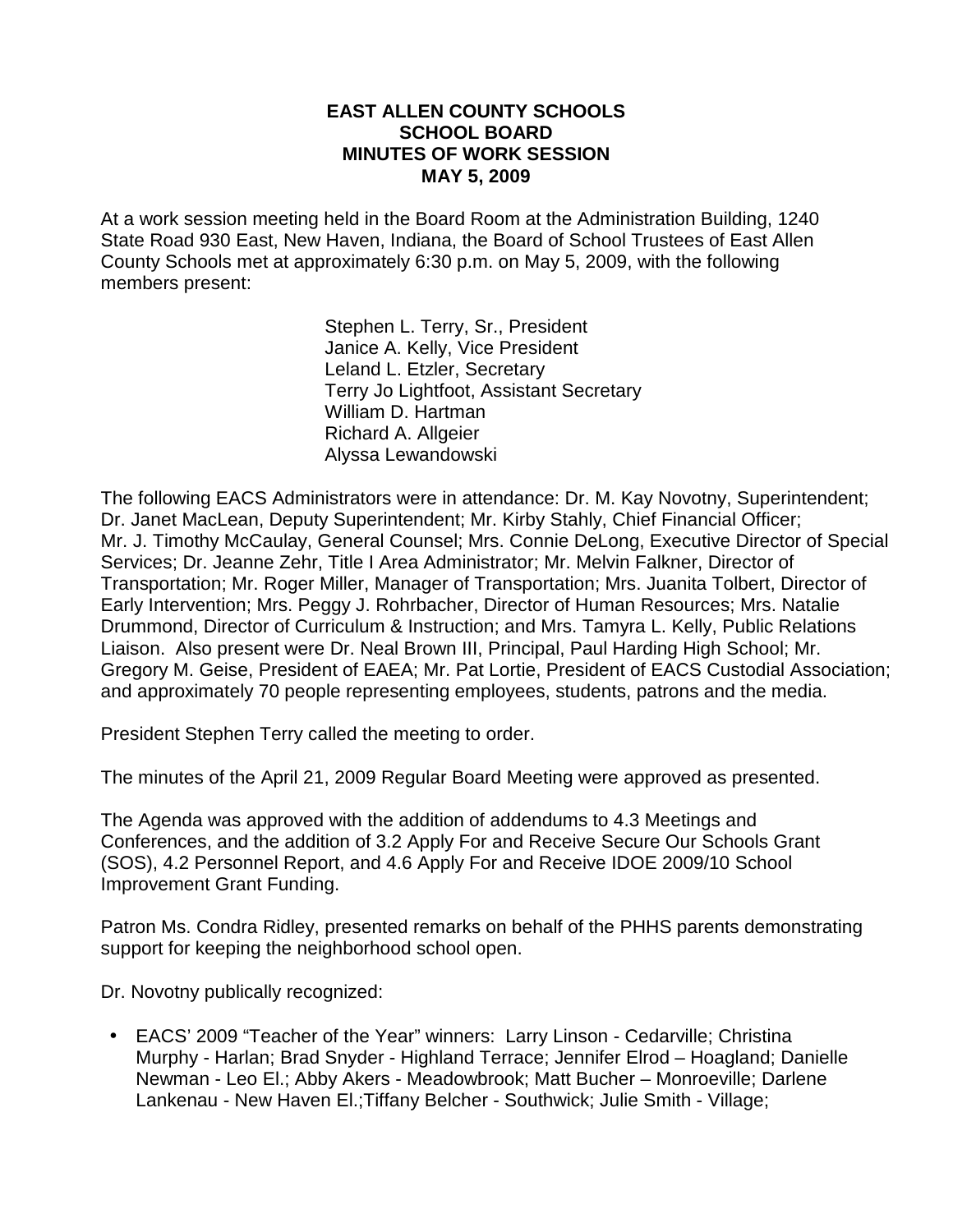Kathie Dawes - Woodburn; Sharla Hoting - Heritage; Stephen Gabet - Leo High School; Cindy Fiedler - New Haven High; Elizabeth Bixby - New Haven Middle; LuAnn Neri - Paul Harding; Donna Hosier - Prince Chapman; and Joyce Goodin - Woodlan.

EACS' Elementary Teacher of the Year is Larry Linson. EACS' Secondary Teacher of the Year is Stephen Gabet. Larry Linson is also EACS' overall Teacher of the Year.

• Our five high schools were well represented with Sterling Sentinel finalists. Three Sterling Sentinel Award Winners were from EACS. Top honors and a scholarship of \$3,000 was awarded to Leo High School Senior Lindsey Mohlman in the Journalism category. Top honors and scholarships of \$1,500 each were awarded two other Seniors from New Haven High School - In Athletics – Haley Nelson and in Industrial/Vocational Arts — Matthew Kawiecki. EACS had a total of 56 Sterling Sentinel Award finalists.

# **Section 1.4 Spotlight on Education**

Dr. Jan MacLean, Deputy Superintendent, presented information regarding a "New Tech High School Model". The Board is interested in exploring further the possibility of bringing this type of school to our district. Administration will continue to pursue a planning grant from The Community Foundation by submitting a letter of intent.

# **Section 2.0 Discussion Items**

### 2.1 Review of Annual Reports

Review/open discussion occurred regarding the annual AYP and NCA reports requested by the Board. PL221 information was also provided. Ms. Jo Ann Roscoe, Manager of Student Achievement & School Improvement, was on hand to answer the Board's questions. Mr. Allgeier would like information showing trends of the schools over the last few years based on no percentage change from the DOE.

### 2.2 Other Issues of Interest to the Board

After lengthy discussion, it was decided to bring the previously proposed middle school programming options back to the table at the May 19<sup>th</sup> Board meeting.

### **Section 3.0 Information Items**

Per the Board's request, information regarding financial projections was given to the Board by Mr. Kirby Stahly, Chief Financial Officer.

Apply For and Receive Secure Our Schools Grant (SOS) - Given to the Board as information, formal action is recommended for the May 19<sup>th</sup> Board meeting.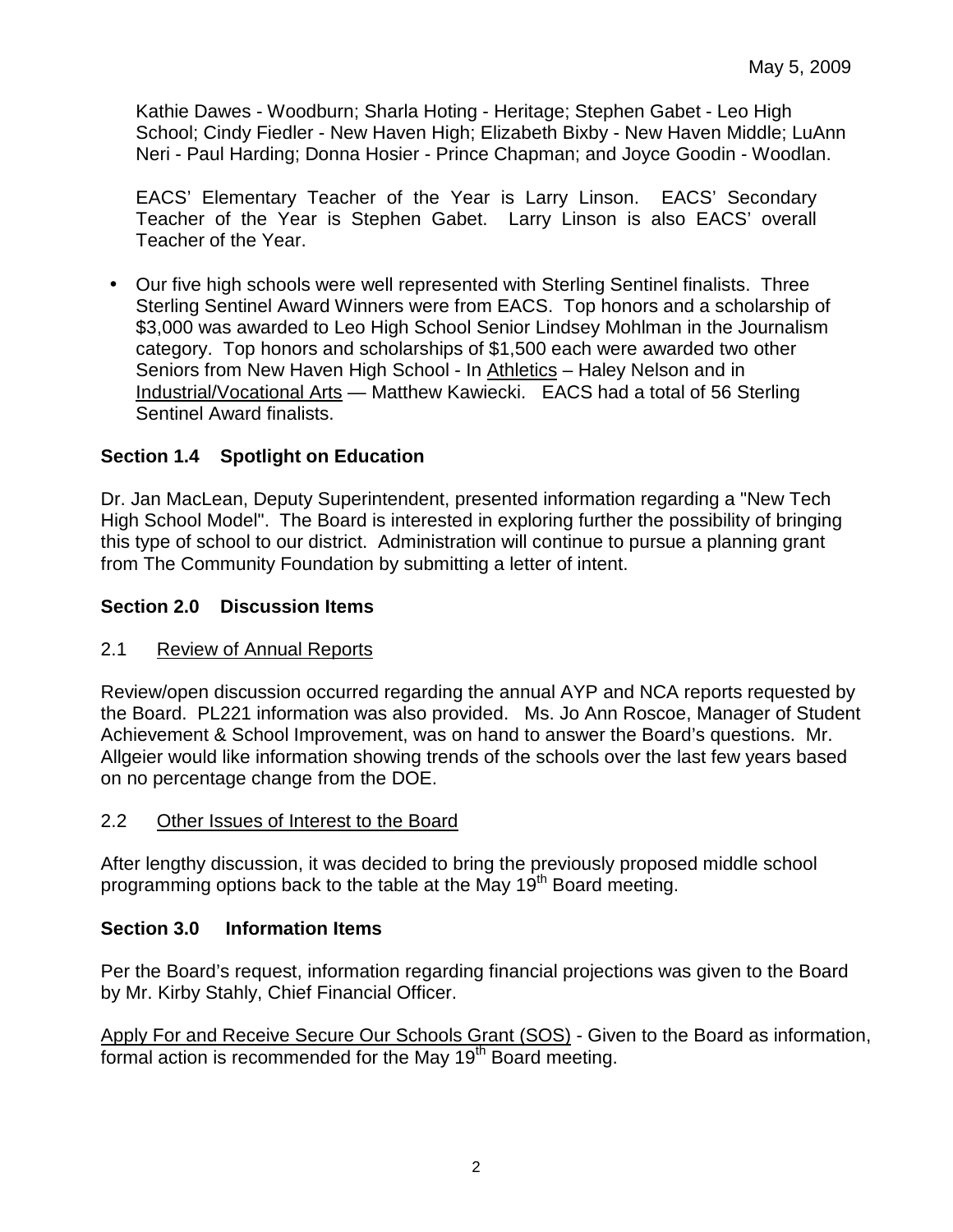# **Section 4.0 Consent Items**

Vice President Kelly moved to approve the consent items with addendums as presented. Secretary Etzler seconded the motion and it passed unanimously. The following consent items were approved:

- 4.1 Approval of vendor claims: 251887-252090 totaling \$457,355.07.
- 4.2 Acceptance of resignation of Miss Nicole Knott, teacher at Village Elementary School, effective at the end of the 2008-09 school year.

Acceptance of resignation of Ms. Su Khin, language translator for East Allen County Schools, effective April 24, 2009.

Acceptance of resignation of Ms. Sarah Cramer, teacher at Southwick Elementary School, effective at the end of the 2008-09 school year.

Acceptance of resignation of Ms. Angela Brooks-Ngwenya, paraprofessional at Paul Harding High School, effective April 20, 2009.

 Acceptance of resignation of Mr. Ronald Peters, an employee of the EACS Transportation Department, effective May 8, 2009.

 Approval of FMLA leave of absence to Ms. Jessica Harper, teacher at Highland Terrace Elementary School, effective May 7, 2009, for the remainder of the 2008-09 school year.

Approval of FMLA leave of absence to Ms. Trisha Mitchell, teacher at New Haven Middle School, effective May 18, 2009, for the remainder of the 2008-09 school year.

Approval of FMLA leave of absence to Ms. Hayley Etzler, teacher at Prince Chapman Academy, effective April 29, 2009, for the remainder of the 2008-09 school year.

Approval of FMLA leave of absence to Ms. Cara Gerber, teacher at Heritage Jr./Sr. High School, effective April 7, 2009, for the remainder of the 2008-09 school year.

Approval of FMLA leave of absence to Ms. Amy Yoder, teacher at New Haven Elementary School, effective April 4, 2009 through May 1, 2009.

Approval of medical leave of absence to Ms. Deidre Wells, paraprofessional at Southwick Elementary School, effective April 17, 2009, for the remainder of the 2008-09 school year.

Approval of medical leave of absence to Mr. Matthew Miller, teacher at Prince Chapman Academy, effective May 29, 2009, for the remainder of the 2008-09 school year.

4.3 Approval of Meetings and Conferences (see Exhibit A, incorporated herein).